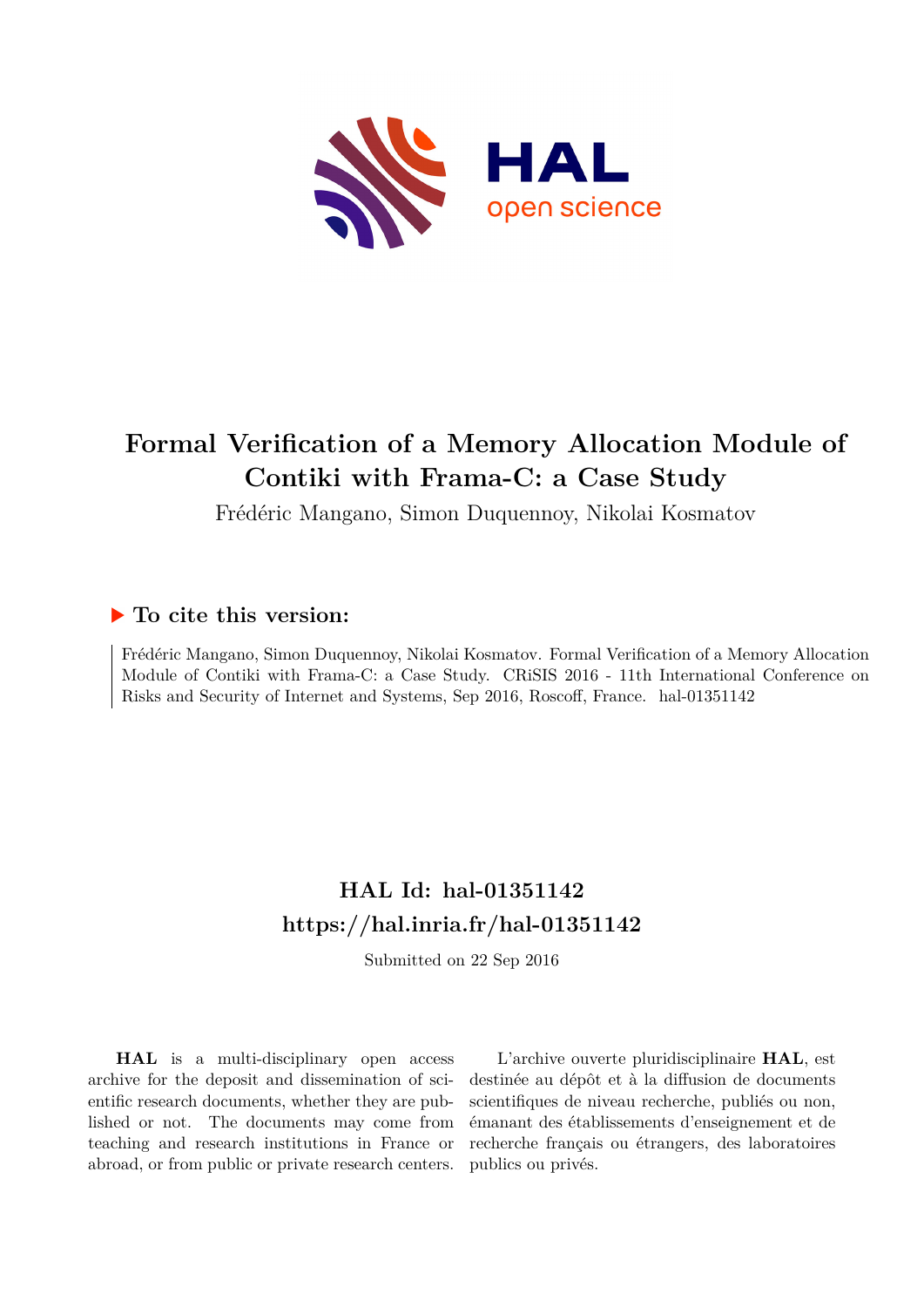# Formal Verification of a Memory Allocation Module of Contiki with Frama-C: a Case Study

Frédéric Mangano<sup>1</sup>, Simon Duquennoy<sup>2,3</sup>, and Nikolai Kosmatov<sup>1</sup>

<sup>1</sup> CEA, LIST, Software Reliability Laboratory, PC 174, 91191 Gif-sur-Yvette France firstname.lastname@cea.fr 2 Inria Lille - Nord Europe, France firstname.lastname@inria.fr <sup>3</sup> SICS Swedish ICT, Sweden

Abstract. Formal verification is still rarely applied to the IoT (Internet of Things) software, whereas IoT applications tend to become increasingly popular and critical. This short paper promotes the usage of formal verification to ensure safety and security of software in this domain. We present a successful case study on deductive verification of a memory allocation module of Contiki, a popular opensource operating system for IoT. We present the target module, describe how the code has been specified and proven using Frama-C, a software analysis platform for C code, and discuss lessons learned.

Keywords: deductive verification, specification, FRAMA-C, Contiki, memory allocation.

# 1 Introduction

While formal verification is traditionally applied to embedded software in many critical domains (avionics, energy, rail, etc.), its usage for the Internet of Things (IoT) has not yet become common practice, probably because the first IoT applications were not considered as critical. However, with the emergence of the Internet of Things, embedded devices get massively connected to the Internet. In this context, security concerns become of utmost importance as IoT applications today often deal with sensitive data and act on the physical world. The devices are both constrained and network-facing, thus creating new opportunities for attackers and new challenges for verification. One of these challenges is to verify an embedded yet full-fledged low-power IPv6 stack underlying many potentially critical IoT applications. In this paper we focus on the Contiki OS [3], and in particular on its memory allocation module memb providing a generic mechanism for allocation of a bounded number of blocks of any given type.

Contributions. This experience report paper advocates the use of formal verification for IoT and presents a case study on verification of the memb module performed with FRAMA-C [4], a rich and powerful toolset for analysis of C code. We formally specify memb operations and prove it using the deductive verification tool FRAMA-C/WP. We emphasize two specific issues: the generic nature of the module (resulting in heavier pointer arithmetics and casts) and the need to specify the number of available blocks (requiring an axiomatic definition of occurrence counting). Finally, we describe the verification results and discuss lessons learned.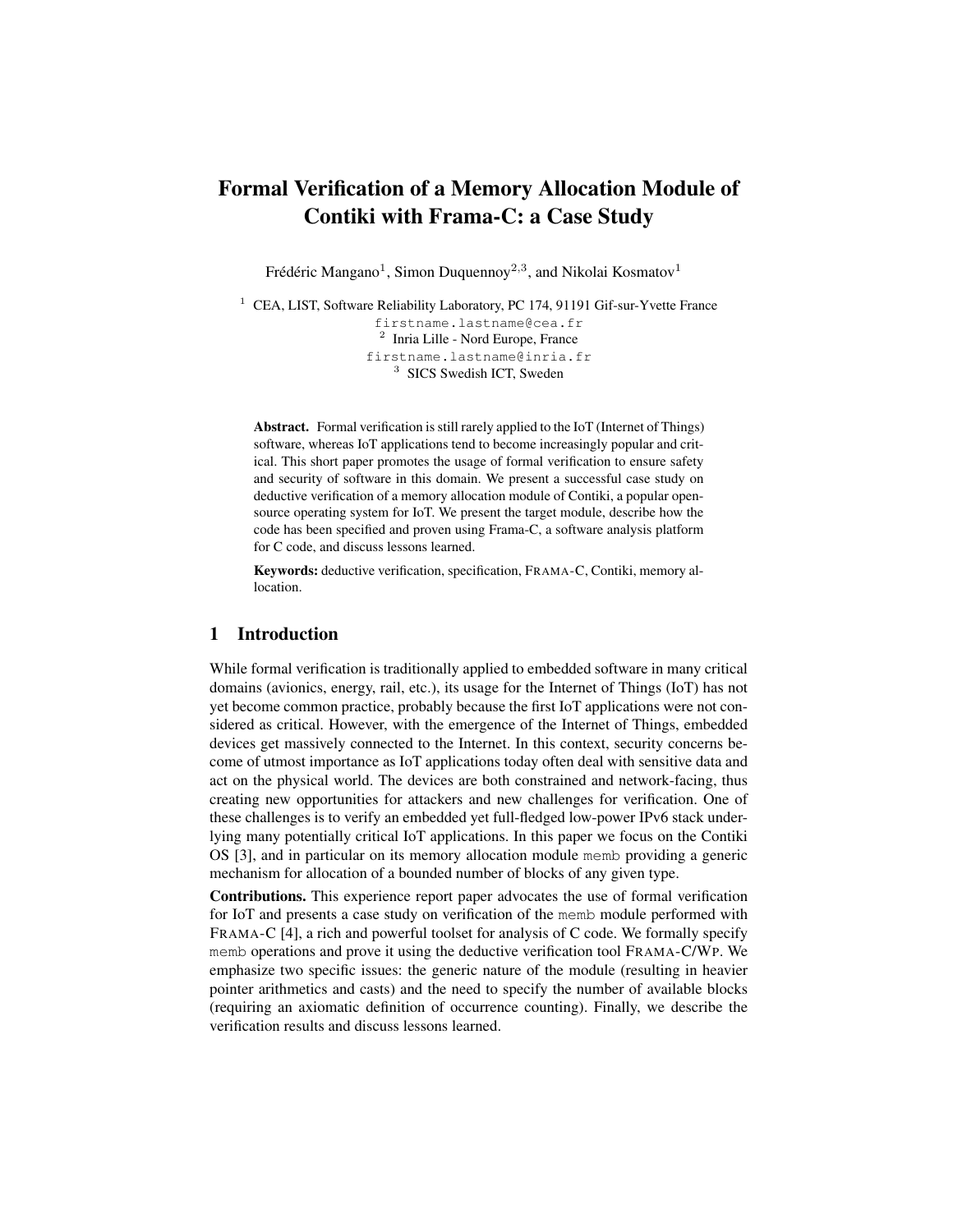# 2 Contiki and its Memory Allocation Module

Contiki and Formal Verification. Today's IoT software is highly critical because it runs on hardware that is able to sense or even act on physical things. A compromised IoT device may get access to sensitive or private data. Worse, it might become able to take action on the physical world, potentially with safety consequences. Examples of such include reconfiguring an industrial automation process, interfering with alarms or locks in a building, or in the e-health domain, altering a pacemaker or other vital devices.

Contiki is an Operating System for the Internet of Things. It was among the pioneers in advocating IP in the low-power wireless world. In particular, it features a 6LoWPAN stack [5], that is, a compressed IPv6 stack for IEEE 802.15.4 communication. This enables constrained devices to interoperate and connect directly to the Internet. Sensors, actuators or consumer devices can be brought together and create applications in various areas such as home automation or the smart grid.

Contiki is targeted at constrained devices with a 8, 16 or 32-bit MCU and no MMU. The devices usually feature a low-power radio module, some sensors, a few kB RAM and tens of kB ROM. Contiki has a kernel, written in portable C, that is linked to platform-specific drivers at compile-time. At the time of writing, it supports 36 different hardware platforms.

When Contiki started in 2003, the focus was on enabling communication in the most constrained devices, with no particular attention given to security. As it matured and as commercial applications arose, communication security was added at different layers, via standard protocols such as IPsec or DTLS. The security of the software itself, however, did not receive much attention. Although a continuous integration system is in place, it does not include formal verification. While formal verification has already been applied to microkernels and Cloud hypervisors (see [2, Sec. 5] for related work), we are not aware of similar verification projects for IoT software.

Contiki's **memb** Module. In this case study, we turn our attention to Contiki's main memory management module: memb. To avoid fragmentation in long-lasting systems, Contiki does not use dynamic allocation. Memory is pre-allocated in blocks on a perfeature basis, and the memb module helps the management of such blocks. For instance, the routing module provisions for  $N$  entries, which are stored in a static memory area  $N$ times the size of a routing entry. Entries are managed by allocating and freeing blocks at runtime.

The module memb offers a simple API, enabling to *initialize* a memb store, *allocate* a block, *free* a block, *check* if a pointer refers to a block inside the store and *count* the number of allocated blocks. memb consists in about 100 lines of code but is one of the most critical elements of Contiki, as the kernel and many modules rely on it. A flaw in memb could result in attackers reading or writing arbitrary memory regions, crashing the device, or triggering code execution.

The Contiki code base involves a total of 56 instances of memb. Not all are included in a given Contiki firmware, but a subset is included depending on the application and configuration. memb is used for instance for HTTP, CoAP (lightweight HTTP), IPv6 routes, CSMA, the MAC protocol TSCH, packet queues, network neighbors, the file system Coffee or the DBMS Antelope.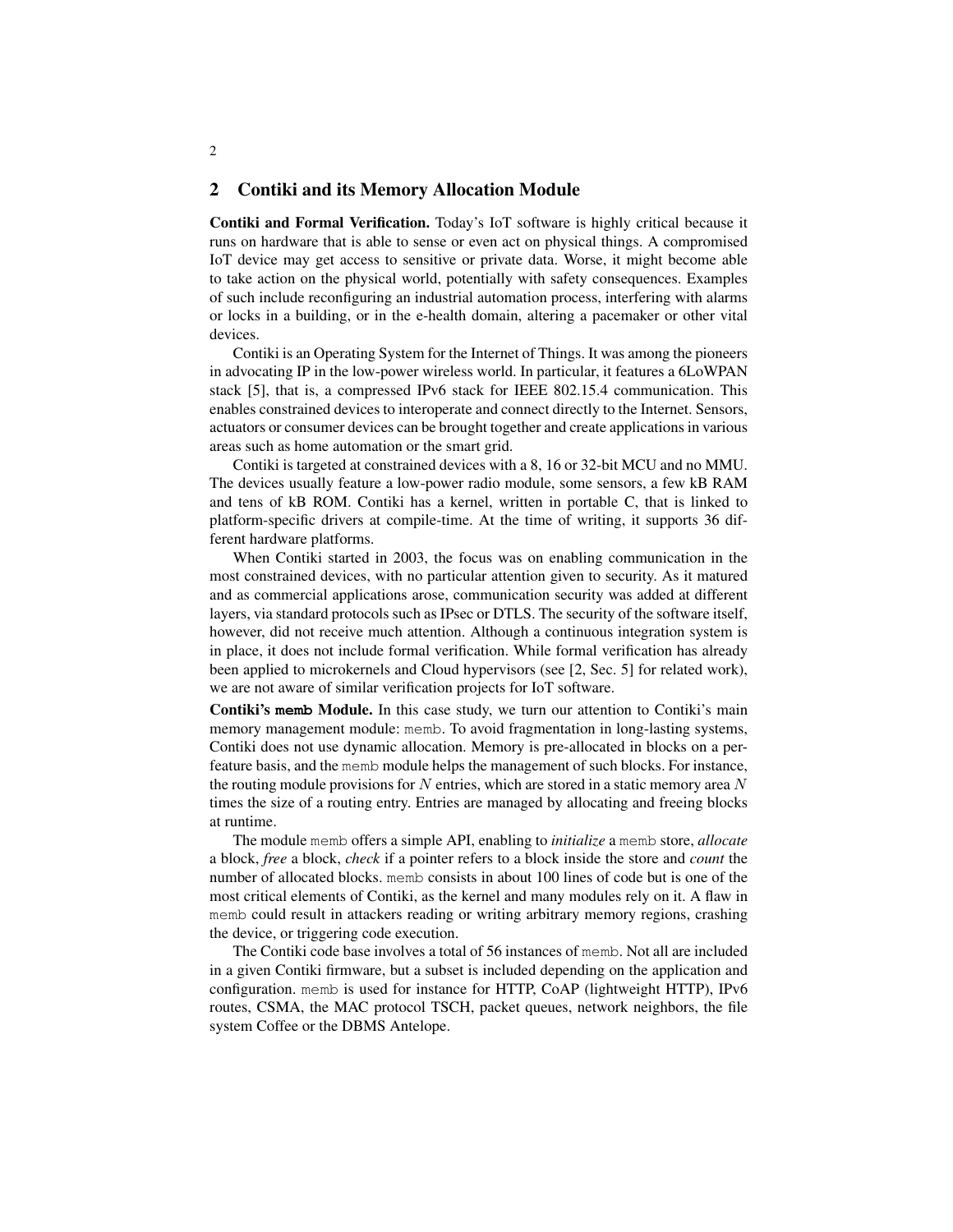```
1 /* file memb.h */
2 struct memb {
  unsigned short size; // block size
 4 unsigned short num; // number of blocks
5 char *count; // block statuses
4
 6 void *mem; // array of blocks
6 // there was the following macro:
7 };
8 #define MEMB(name, btype, num)...
 9 // macro used to decrare a memb store for
9 // after preprocessing, it becomes:
10 // allocation of num blocks of type btype
10 static char pblock_count[2];
11
12 void memb_init(struct memb *m);
13 void *memb_alloc(struct memb *m);
14 char memb_free(struct memb *m, void *p);
14 pblock_count, pblock_mem };
15 ...
                                                1 /* file demo.c */
                                               2 #include "memb.h"
                                               3 struct point {int x; int y};
                                               5 // before preprocessing,
                                               7 // MEMB(pblock, struct point, 2);
                                               8
                                               11 static struct point pblock_mem[2];
                                               12 struct struct memb pblock = {
                                               13 sizeof(struct point), 2,
                                               15 ...
```
Fig. 1: (a) Extract of file memb. h defining a template macro MEMB, and (b) its usage (in file demo.c) to prepare allocation of up to 2 blocks of type **struct** point

### 3 Verification of **memb** with FRAMA-C

#### 3.1 FRAMA-C Platform and its Deductive Verification Plugin WP

FRAMA-C [4] is a popular software analysis platform for C programs that offers various static and dynamic analyzers as individual plugins. They include the deductive verification tool WP, abstract interpretation based value analysis, dependency and impact analysis, program slicing, test generation, runtime verification, and many others. FRAMA-C comes with a behavioral specification language ACSL [1]. The user specifies the desired properties of their program by adding ACSL annotations (preconditions, postconditions, loop invariants, assertions, etc.). These annotations are written in special comments  $/*@$   $\langle$  annotation $>*/$  or  $//@$   $\langle$  annotation $>$ . FRAMA-C/WP can be used then to establish a rigorous mathematical proof that the program satisfies its specification. Technically, it relies on automatic provers (SMT solvers) that try to prove the theorems (*verification conditions*, or VCs) automatically generated by WP.

#### 3.2 Declaration of Memory Allocation Data via a Pseudo-Template

A memb store is represented by the **struct** memb structure (see Fig. 1a, lines 2–7). Being written in C, it does not allow polymorphism. Instead, it stores as a field of the structure the size of the block type it is meant to store, which enables the implementation to dynamically compute the addresses of the blocks.

The actual blocks are stored in an array (referred to as field mem), statically allocated using a global array definition. This is illustrated in Fig. 1b, lines 10–14, for 2 blocks of type **struct** point. Since its length varies, the array cannot be declared directly in the structure, that is why the structure contains a pointer that is initialized to point to the global array. The count array is allocated in the same fashion.

All the fields of the memb structure are initialized at compile-time and shall not change when the program executes. That is conveniently realized using the MEMB macro (whose definition is omitted in Fig. 1a), which relies on the preprocessor in order to

- generate the global array definitions for the count and mem arrays,
- declare an initialized memb store.

Lines 10–14 of Fig. 1b show the result of line 7 after the preprocessing.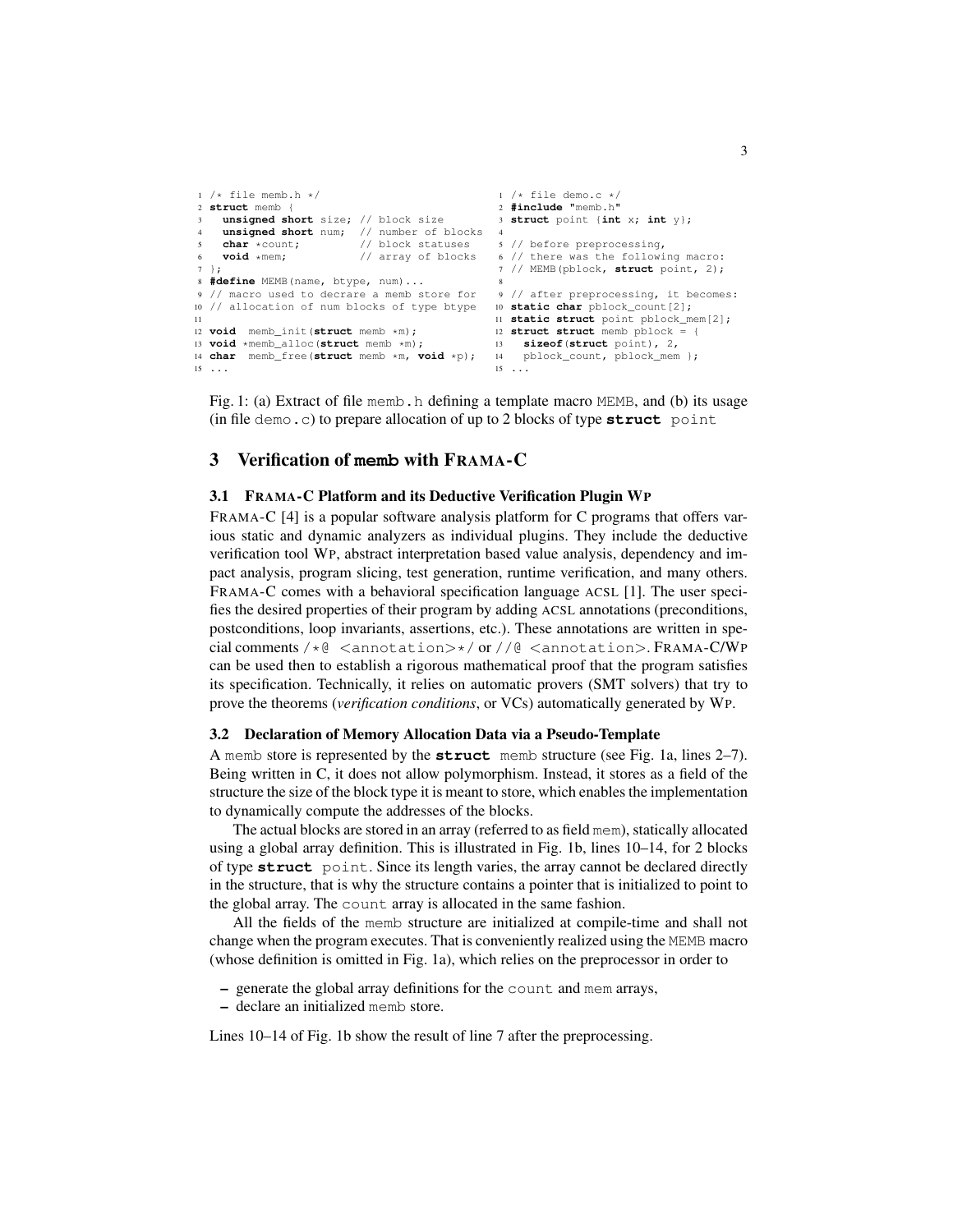```
\frac{1}{2} / \star \frac{\theta}{r}requires valid memb(m):
3 ensures valid_memb(m);
     4 assigns m→count[0 .. (m→num - 1)];
     behavior free found:
        assumes ∃ Z i; 0 ≤ i < m→num ∧ m→count[i] == 0;7 ensures ∃ Z i; 0 ≤ i < m→num ∧ \old(m→count[i]) == 0 ∧ m→count[i] == 1 ∧
           8 \result == (char*) m→mem + (i * m→size) ∧
9 ∀ Z j; (0 ≤ j < i ∨ i < j < m→num) =⇒ m→count[j] == \old(m→count[j]);
ensures \valid((char) \result + (0 \dots (m \rightarrow size - 1)));<br>11 ensures memb numfree(m) = \old( memb numfree(m) - 1;
        ensures \text{__memb__numfree(m) == } old(\text{__memb__numfree(m) - 1};12 behavior full:
13 assumes \forall \mathbb{Z} i; 0 \leq i < m \rightarrow num \implies m \rightarrow count[i] \neq 0;14 ensures \forall \mathbb{Z} i; 0 \leq i < m \rightarrow num \implies m \rightarrow count[i] == \text{old}(m \rightarrow count[i]);
15 ensures \result == NULL;
16 complete behaviors;
17 disjoint behaviors;
18 */
19 void *memb_alloc(struct memb *m);
```
Fig. 2: (Simplified) ACSL contract for allocation function memb\_alloc (file memb.h)

### 3.3 Specifying Operations

4

First, we specify the functions of memb in ACSL. Let us describe here the contract for the allocation function memb  $\alpha$ lloc shown in Fig. 2. Its ACSL contract contains preconditions (**requires** clauses) that are assumed to be ensured by the caller, and postconditions (**ensures** clauses) that should be ensured by the function at the end of its execution and thus proved by the verification tool. Lines 2–3 specify that the store respects a global validity property before and after the call. A specific behavior can be expressed in ACSL using a **behavior** section, which defines additional postconditions whenever the behavior guard given in the **assumes** clause is satisfied. The contract may stipulate that the given behaviors are disjoint and complete (lines 16-17), the verification tool verifies it as well. The memb\_alloc function has two behaviors:

- 1. If the memb store is full, then it is left intact, and NULL is returned (lines 12–15).
- 2. If the memb store has at least one free block, then it must be guaranteed that:
	- the returned block is properly aligned in the block array (line 8),
	- the returned block was marked as free, and is now marked as allocated (line 7),
	- the returned block is valid, i.e. points to a valid memory space of a block size that can be safely read or written to (line 10),
	- the states of the other blocks have not changed (line 9),
	- the number of free blocks is decremented (line 11, see also Sec. 3.4).

#### 3.4 Keeping Track of Free Blocks

When allocating, we may need to ensure the memb store is not full, that is, some blocks are available. To this end, we make assumptions on their number that we compute using a logic function named memb numfree. For instance, requiring that at least n blocks are free ensures that the  $n$  subsequent allocations will succeed. The specification states that the number of free blocks is decremented when allocating, and incremented back when a block is freed. Allocation succeeds if and only if the number of free blocks before the allocation is non-zero.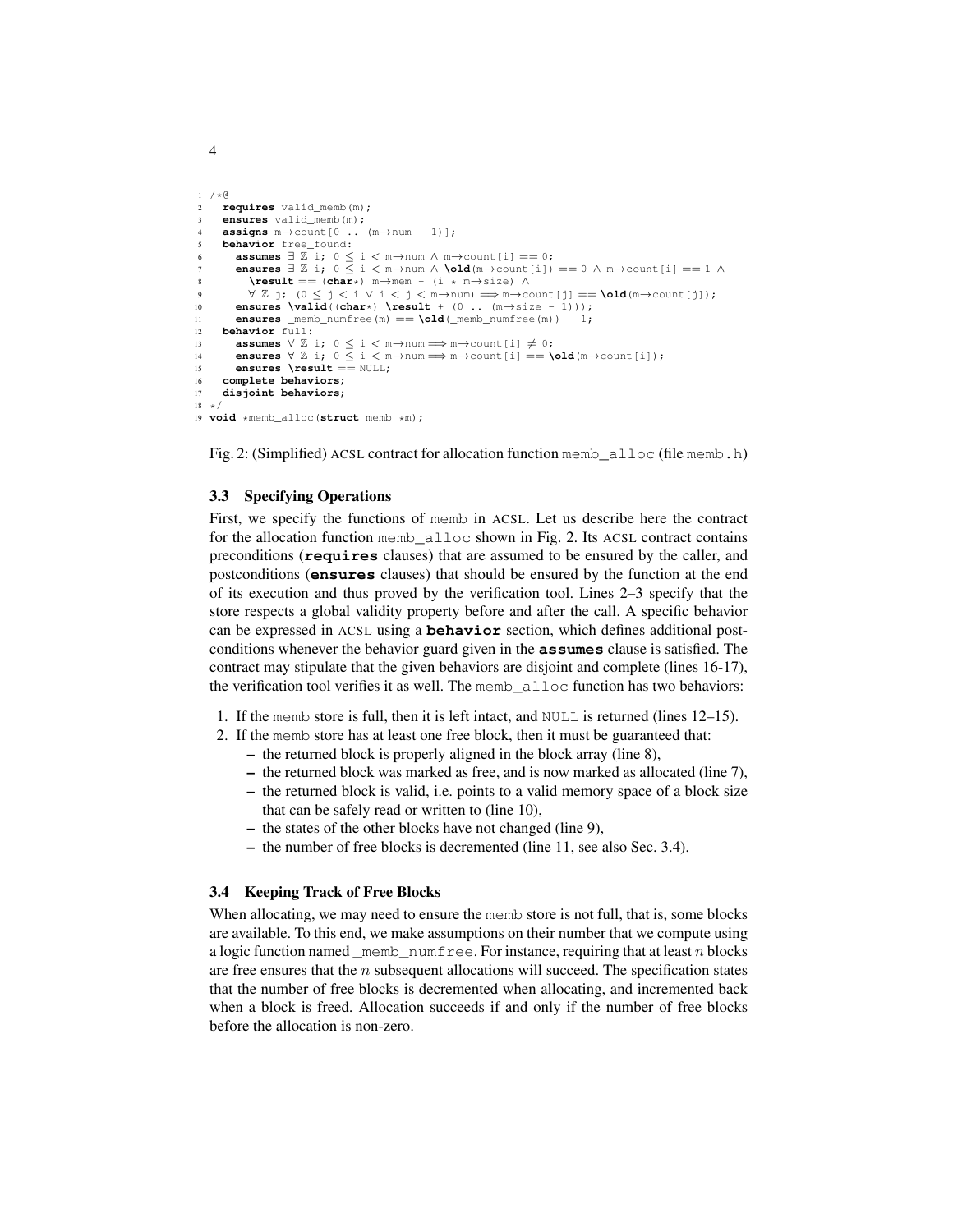```
15 ...
16 /* file demo.c, continued */
17 /\star @
18 requires valid_memb(&pblock) ∧ pblock.num == 2;
19 requires pblock.size == sizeof(struct point);
20 * /21 void main() { // all contracts proven with WP except out-of-bounds pointer line 28
22 memb_init(&pblock);
23 /*\theta assert _memb_numfree(&pblock) == 2; */<br>24 void +obil = memb alloc(&pblock) +obi2 = r
void *obj1 = memb_alloc(&pblock), *obj2 = memb_alloc(&pblock);<br>25 /*@ assert memb numfree(&pblock) == 0 \land obj1 \neq NULL \land obj2 \neq25 /*@ assert _memb_numfree(&pblock) == 0 \land obj1 \neq NULL \land obj2 \neq NULL; */<br>26 /*@ assert \valid((char*) obj1 + (0 . sizeof(struct point)-1)): */
26 /*@ assert \valid((char*) obj1 + (0 .. sizeof(struct point)-1)); */
27 /*@ assert \valid((char*) obj2 + (0 .. sizeof(struct point)-1)); */
28 /*@ assert \valid((char*) obj1 + sizeof(struct point)); */ // UNPROVEN - invalid
      memb_free(&pblock, obj1); memb_free(&pblock, obj2);
30 \quad \pi \in \mathbb{R} assert _memb_numfree(&pblock) == 2; */
31 }
```
Fig. 3: Example of ACSL-annotated function using memb (file demo.c)

A memb store uses its count array to determine whether its  $i^{th}$  block is free  $(count[i] = 0)$  or allocated  $(count[i] = 1)$ . In the logic world of ACSL, counting the number of free blocks, or more precisely counting the number of occurrences of 0 in the count array, requires an inductive definition using sub-arrays:

- If  $to \leq from$ , then  $count[from \dots to]$  obviously contains no zeros.
- If  $from > to$  and  $count[to -1] = 0$  then  $count[from \dots to]$  contains one more zero than  $count[from \dots to -1]$ .
- If  $from > to$  and  $count[to -1] \neq 0$  then  $count[from \dots to]$  contains as many zeros as  $count[from \dots to -1]$ .

In our specification, we use a more general inductive definition from [2], as well as a few auxiliary lemmas proven by induction in the proof assistant Coq (v.8.4pl6).

#### 3.5 Deductive Verification Results

The current specifications of the memb modules are fully proven automatically using FRAMA-C/WP Magnesium-20151002, Alt-Ergo 0.99.1, CVC4 1.4 and Z3 4.4.2. The ACSL specification of memb is 115 lines of code long, for a total of 259 lines in the header file. To prove it, 32 additional lines of annotations were required in the implementation file, summing up to 154 lines. 126 verification conditions are generated.

Fig. 3 shows an annotated function using memb that can be automatically proven with FRAMA-C/WP, except for line 28 that contains an out-of-bounds pointer. Thus, out-of-bounds accesses are automatically detected thanks to the provided specification.

This verification case study also allowed to detect a potentially harmful situation. The memb\_free function used to decrement the count associated to the given block, instead of setting it to 0. An awkward consequence of this is that calling memb\_free on a block with an unusual count (e.g. greater than 2) would not actually free it. While this should not happen under normal circumstances, we have decided to replace that decrement operation by a set to 0. This choice makes memb\_free both simpler and more robust, easing the verification process, and we recommend to integrate it into the production code.